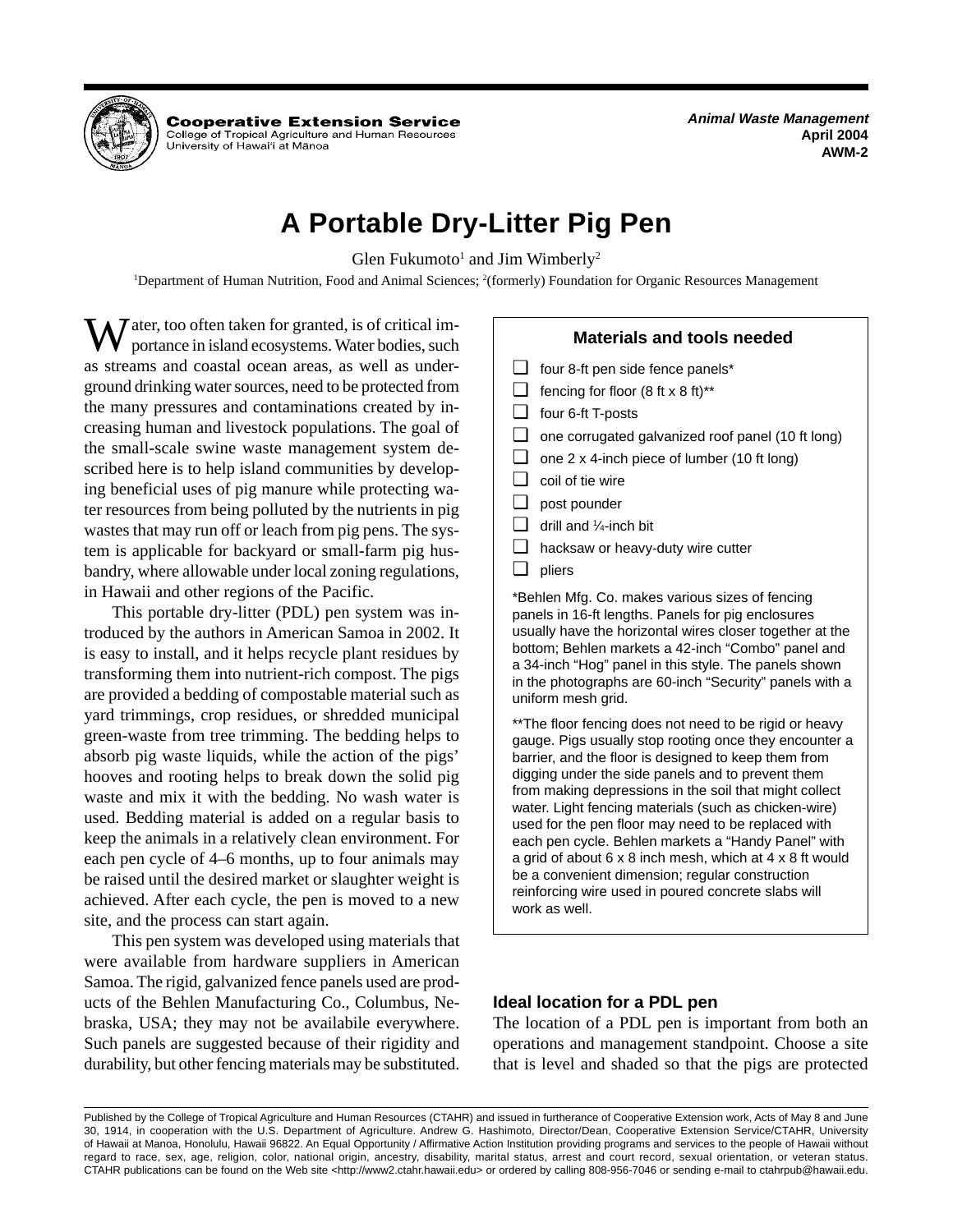from the sun. If possible, the site should be close to or within the area from which the bedding materials are obtained and also where the compost will be applied. This makes it easier to collect the bedding materials and distribute the compost. Make sure the PDL pen site is set back far enough from any streams and well heads normally 50 feet from streams and up to 1000 feet from wells (allowable set-back distances will vary according to local environmental protection regulations).

# **Building the pen**

- 1. Use the hacksaw or wire cutter to cut the side-panel fencing to 8-ft lengths.
- 2. Lay the floor wire on the ground chosen for the pen site.
- 3. Drive the first T-post into the ground at one corner of the floor wire.
- 4. Attach one fence panel to the T-post with tie wire.
- 5. Determine the location of the next T-post, drive it, and attach the fence panel to it.
- 6. Repeat steps 4 and 5 for the remaining T-posts and fence panels.
- 7. Square up all four sides as you work with each panel; tying the floor wire to the side panels will add greater security from escape.
- 8. Drill holes near the ends of the 2x4 and wire it to the T-posts on one side of the pen.
- 9. Drill or punch holes in the corners of the roofing material; attach one edge to the 2x4 and tie the corners of the opposite side directly to the side panels.

The roof provides shade and protection from rain.

- 9. Cover the entire pen floor with 6–8 inches of dry bedding material.
- 10. Access the pen through a corner opposite the roof.

# **How the PDL pen works**

Once the pen is built and the bedding has been added, it is ready to house pigs. The 8-ft square pen area (64 square feet) will accommodate up to four weaned pigs, figuring on at least 15 square feet per pig. The pigs will root through the dry litter material looking for bugs and worms, but the wire floor will prevent them from digging themselves out of the pen and escaping. The wire base also helps to prevent the pigs from creating depressions in the soil that can collect water and breed mosquitoes.

At least twice a week, add new, dry litter to the pen to cover any exposed pig manure. The pigs will use one corner or end of the pen as a dunging area rather than excreting wastes everywhere in the pen. Over time, as more dry litter is added, the material in the pen will build up, and the floor of the pen will rise. With the active stomping and rooting of normal pig behavior, the material becomes a mixture of pig waste and green-waste that will begin to compost.

## **The PDL pen cycle**

Pigs can be kept in the PDL pen for from 4 to 6 months. Once the pigs are slaughtered, the pen cycle is complete. The cycle should not be longer than six months. The pen should be moved, and the mixture of manure

**Portable dry-litter pig pens in American Samoa.** 

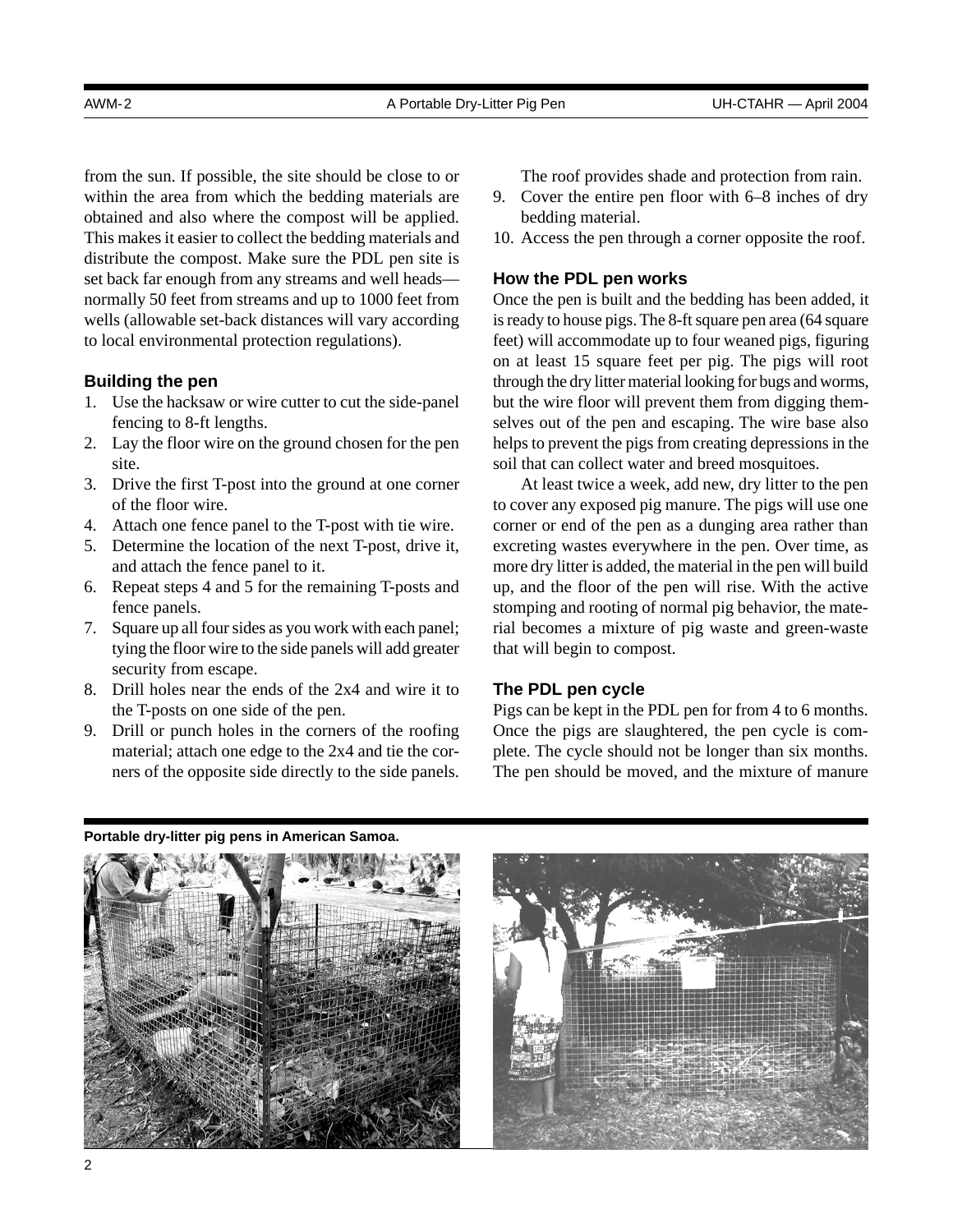

and bedding material should be piled and composted.

The pen should be moved after each cycle to prevent concentration and build-up of nutrients from the waste in the soil beneath the pen. Moving the pen allows the site to recover.

To move the pen, remove the 2x4 and roofing material. Scoop out the manure and green-waste mixture to a nearby site prepared for composting. Move the wire base and place it in the new pen location.

If setting up the new pen just next to where it was previously, leave two posts and one side of the pen standing. Remove the other two T-posts and three fence panels. Set up the posts and panels on the opposite side of the standing fence panel. Reattach the 2x4 piece of lumber and roofing material. The pen has thus been moved to a new site and is ready to begin the next pen cycle. This system can be used in four-cycle rotations as shown in the diagram on page 4.

## **The manure and green-waste mixture**

After completion of each pen cycle, the mixture of pig manure and green-waste is ready for composting. For details on the composting process, read CTAHR's publication HG-41, *Backyard Composting: Recycling a Natural Product* (see *References*). Following are some basic instructions.

The compost pile should be about as high as its diameter, but usually not more than 3–4 ft high. The pile should be protected from heavy rain and kept moist but not wet.

The interior of the pile should heat up to the point where it is uncomfortable to put your hand into it; this means the decomposition process is proceeding. As the interior of the pile cools, turn it with a spading fork, pitchfork, or shovel so that the parts on the outside are moved to the center of the pile; it should heat up again. Once the pile no longer heats up, the compost process has run out of "fuel."

"Finished" compost is brown and crumbly, and the plant materials that went into it should no longer be recognizable. If this is not the case, screen out the fine material to use as fertilizer and save the coarse material for the next compost cycle, or use it as mulch.

The finished compost is relatively free of disease pathogens if the pile got hot enough. Avoid adding fresh manure to the pile while it is composting, because this may add pathogens that will not be killed in the heating process. Finished compost can be used in the garden or crop field or sold to neighbors and other farmers.

See ADAP publication 2003-3, *Treatment, Storage and Use of Swine Waste Solids*, for ideas on composting swine waste solids. See CTAHR publication AWM-1, *Composted Animal Manures: Precautions and Processing*, for more information about animal waste management.

#### **Benefits of the PDL pen system**

Advantages of the PDL pen system include:

- uses no water for pen cleaning
- discharges no effluent from the pen when properly managed
- low construction cost compared to concrete, cinderblock, or wooden structures
- requires minimal effort or cost to operate and maintain
- produces a beneficial organic fertilizer byproduct to improve the soil and aid crop growth
- requires only a small land area
- reduces fly and mosquito breeding.

#### **Considerations about the PDL pen system**

Here are some things to keep in mind when using a PDL pen system to manage the solid and liquid swine wastes:

• You need a consistent supply of bedding material. A mixture of different materials is preferable. Do not use poisonous plants. Avoid adding weed seeds unless you know how to manage the composting process effectively so that seeds are killed.